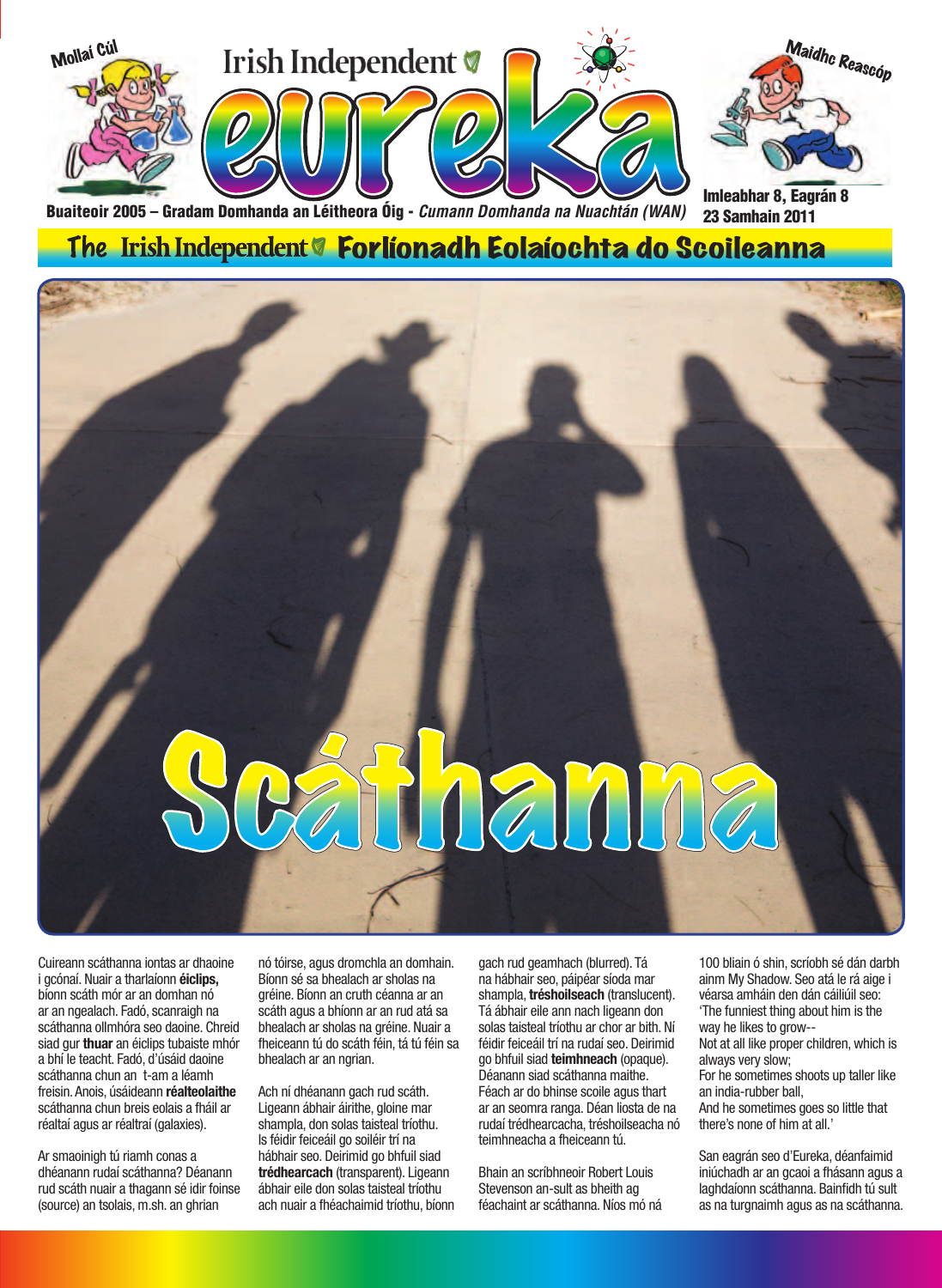

Léigh tú ar an gcéad leathanach go dtarlaíonn scáth nuair a bhíonn rud teimhneach sa bhealach ar an solas. B'fhéidir gur cat a bhíonn sa bhealach ar an solas, nó duine, nó crann, nó rud ar bith atá teimhneach. Bíonn formhór na rudaí seo daite. Sa phictiúr seo, tá Maidhc agus Mollaí ag caint faoi scáthanna. Tá an múinteoir chun solas tóirse a dhíriú ar dhá phíosa cárta; tá dath dearg ar chárta amháin agus dath dubh ar an gcárta eile. Níl na páistí cinnte cén dath scátha a bheidh le feiceáil. Tá roinnt dá gcuid tuairimí le feiceáil sa phictiúr seo. Cad a cheapann tusa?

# Scáthanna Spraíúla

Ó tháinig na chéad daoine ar domhan, is dócha gur thug siad scáthanna faoi deara. B'fhéidir go raibh faitíos orthu rompu mar nach raibh an solas le feiceáil. Ach ag pointe éigin, thug siad faoi deara gur athraigh agus gur bhog scáthanna agus go mbeadh an t-eolas seo úsáideach. Féach cad a tharlaíonn sa chéad ghníomhaíocht eile.

#### **Bunábhair:**

- Cailc
- Clog • Cara
- **Treoracha:**
- 
- 1. Seas amuigh i gclós na scoile lá grianmhar.
- 2. Iarr ar chara marc a chur ar an talamh san áit ina bhfuil do bhróga agus imlíne do scátha a tharraingt le cailc.
- 3. Scríobh an t-am ar an scáth.
- 4. Cad a tharlódh dá ndéanfá an ghníomhaíocht seo tar éis uaire nó dhó? **Tuar**.
- 5. Téigh amach arís go clós na scoile. Déan an ghníomhaíocht cúpla uair eile. Ná déan dearmad seasamh san áit chéanna gach uile uair.

#### **Smaoinigh air seo:**

Cad a thug tú faoi deara faoi na himlínte? Labhair leis an múinteoir faoi seo.

### **Colombatochi**

### àthanna a dhéanan

Uaireanta, bíonn scáthanna mór agus uaireanta bíonn siad beag.Cén fáth a dtarlaíonn sé seo? Cabhróidh an chéad ghníomhaíocht eile leat fáil amach.



#### **Bunábhair:**

- Tóirse
- Cruth, m.sh. crann nó duine, gearrtha as píosa cárta. Bíodh an cruth 10 cm ar airde.
- Rialóir nó miosúr
- **Siosúr**
- Balla mín nó píosa mór cárta bháin seo é an 'scáileán'
- Seomra dorcha
- Marla / carn leabhar

#### **Treoracha:**

- 1. Gearr cibé cruth a theastaíonn uait as an gcárta. Is í seo an tsamhail.
- 2. Cuir an carta mór suas mar scáileán (féach ar an léaráid) úsáid marla nó carn leabhar mar thaca.
- 3. Seas thart ar mhéadar amháin ón scáileán.
- 4. Bí cinnte go bhfuil an seomra dorcha.
- 5. Las an tóirse agus cuir an tsamhail gar don tóirse.
- 6. Tomhais méid an scátha. Taifead an freagra.
- 7. Cad a tharlóidh do mhéid an scátha má bhogann tú an tsamhail 10 cm amach ón tóirse? Tuar.
- 8. **Tomhais** méid an scátha. **Taifead** an freagra.
- 9. Bog an tsamhail 20 cm amach ón tóirse. **Tomhais** agus **taifead** mar a rinne tú thuas.

#### **Pléigh:**

Cad a thugann tú faoi deara faoi na tomhais? An bhfuil siad ag éirí níos mó nó níos lú? An bhfuil an scáth níos mó nó níos lú nuair atá an tóirse i bhfad ón scáileán?

#### **Cén fáth a dtarlaíonn sé seo?**

Nuair a bhíonn an tsamhail gar don tóirse, bíonn sí sa bhealach ar a lán den solas. Mar sin, bíonn an scáth níos mó. Nuair a bhíonn an tsamhail ar shiúl ón tóirse, ní bhíonn sí sa bhealach ar a lán den solas. Mar sin, bíonn an scáth níos lú.

#### **Dúshláin bhreise:**

Cad a tharlaíonn do mhéid an scátha má fhágann tú an tsamhail in aon áit amháin agus má bhogann tú an tóirse isteach agus amach? Pléigh do thuairimí le do mhúinteoir.

Bain triail as portráid scátha a dhéanamh de do chara – bíodh a c(h)loigeann sa bhealach ar an solas.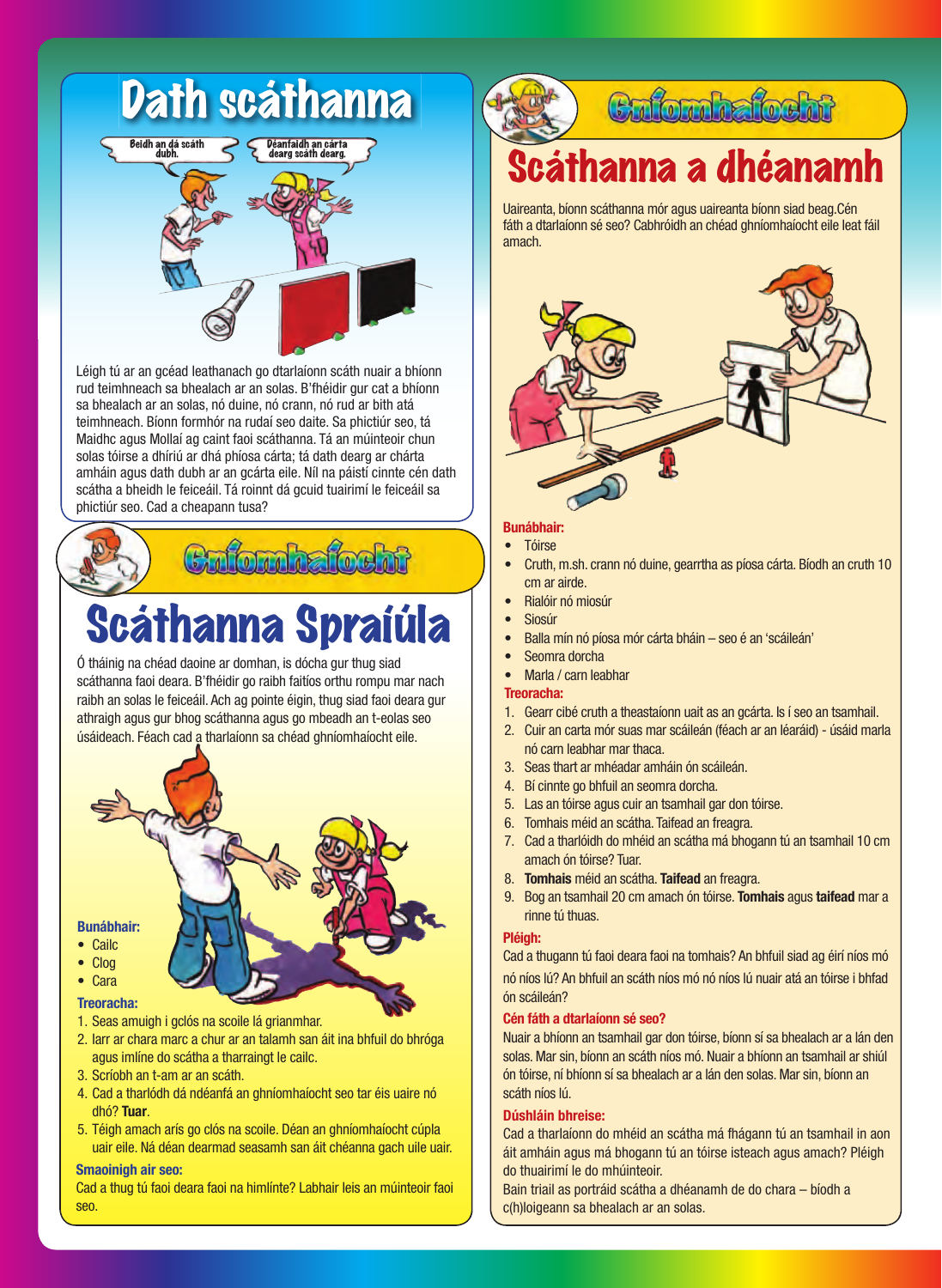

Bain triail as cruthanna scátha a dhéanamh ar scáileán. Úsáid solas ó thóirse. Cad faoi scéal a chumadh agus scáthphuipéid a úsáid chun a scéal a insint? D'fhéadfá cleachtadh le seanscéal ar nós Cochaillín Dearg nó Na Trí Mhuicín.

#### **Bunábhair:**

- Bosca cairtchláir
- Páipéar gréiscdhíonach (greaseproof)
- Tóirse
- Páipéar righin (stiff) nó cárta eadrom
- Soip óil
- Siosúr • Seilitéip

#### **Treoracha:**

- 1. Gearr amach an chuid is mó de bhun an bhosca. Fág ciumhais láidir. Clúdaigh an poll le páipéar gréiscdhíonach. Seo é an scaileán.
- 2. Gearr scoilteanna leathana i dtaobhanna an bhosca sa chaoi gur féidir leat na puipéid a bhogadh.
- 3. Gearr cruthanna na bpuipéad as cárta.
- 4. Greamaigh na soip óil ar na puipéid le seilitéip.
- 5. Sleamhnaigh na puipéid trí na scoilteanna. Cleachtaigh iad a bhogadh timpeall.
- 6. Cuir seó puipéad i láthair an ranga.

#### **Smaoinigh air seo:**

Cad a tharlaíonn má bhogann tú an tóirse níos gaire do na puipéid nó níos faide ar shiúl uathu? Cén fáth a dtarlaíonn sé seo? Clúdaigh an tóirse le plaisteach nó le ceallafán (cellophane) daite. An gcruthaíonn (create) dathanna éagsúla mothú difriúil, m.sh. mothú scanrúil nó fuar nó compordach?

| 7. CLOIGEANN           | <b>NOSNEAEIS OL</b>  |
|------------------------|----------------------|
| <b>5. GHEALACH</b>     | ATA8 .e.             |
| ANNAHTA <sub>2</sub> p | AUH .8               |
| <b>2. TUBAISTE</b>     | <b>B. TEIMHNEACH</b> |
| SVIOS L                | 3. DEARG             |
| <b>SOIS</b>            | <b>LISSIIE</b>       |
|                        |                      |

### Freagraí ar an gCrosfhocal

### Cafomhafocht

# Scáthanna ón spás

Nuair a bhíonn an domhan nó an ghealach sa bhealach ar sholas na gréine, tarlaíonn éiclips. Cruthaíonn an t-easpa (lack of) solais scáth ollmhór. Leis na mílte bliain anuas, choimeád daoine taifid ar éiclipsí. Má ghluaiseann an ghealach os comhair na gréine, agus í sa bhealach ar sholas na gréine, caitheann an ghealach scáth ar an domhan. Is **éiclips gréine** é seo. Tarlaíonn éiclips gréine nuair a bhíonn an ghrian, an ghealach agus an domhan in aon líne dhíreach amháin. I rith **éiclips iomláin,** bíonn an spéir chomh dorcha le spéir na hoíche agus is féidir imeall lonrach na gréine a fheiceáil.

Má ghluaiseann an domhan idir an ghealach agus an ghrian, bíonn sé sa bhealach ar sholas na gréine. Ní shroichfidh gathanna na gréine an ghealach. Is **éiclips na gealaí** é seo. Beidh an ghealach níos dorcha. Ní bheidh dath dubh uirthi ach beidh dath sórt rua uirthi. Déan éiclips a thástáil duit féin.

**Bunábhair**

- **Tóirse**
- **Liathróid** mhór (m.sh. liathróid pheile)
- Liathróid bheag (m.sh. liathróid leadóige/ leadóg bhoird)
- Seomra atá cuíosach dorcha
- Beirt chairde le cabhrú leat

#### **Treoracha:**

- 1. Samhlaigh gurb é an tóirse an ghrian agus gurb í an liathróid bheag an ghealach.
- 2. Beireann duine amháin greim ar an tóirse. Seasann an duine eile thart ar mhéadar ar shiúl agus greim aige/aici ar an liathróid bheag. Dírigh solas an tóirse ar an liathróid bheag.
- 3. Tuar cad a tharlóidh don liathróid bheag (an ghealach) má chuireann an tríú duine an liathróid mhór (an domhan) idir an ghrian agus an ghealach.
- 4. Bain triail as. An raibh do thuar i gceart?

### Cloig ghréine

Fadó, thug daoine faoi deara gur bhog scáthanna timpeall i rith an lae. D'úsáid siad an t-eolas seo chun **cloig ghréine** a dhéanamh. Is clog an-simplí é clog gréine. Bata sa talamh, ag caitheamh scátha a insíonn am an lae, atá sa chlog gréine is simplí. 3,600 bliain ó shin, d'úsáideadh daoine scátha na gclog gréine chun an t-am a léamh. Thug



siad faoi deara go raibh na scáthanna fada ar maidin, gur éirigh siad níos gaire nuair a bhí an t-am ag tarraingt ar mheánlae agus gur thosaigh siad ag éirí fada arís ansin. Ní fios cathain a rinne daoine an chéad chlog gréine ach rinne na seanÉigiptigh cloig ghréine a thaispeáin an t-am, an lá ab fhaide agus an lá ba ghiorra sa bhliain!